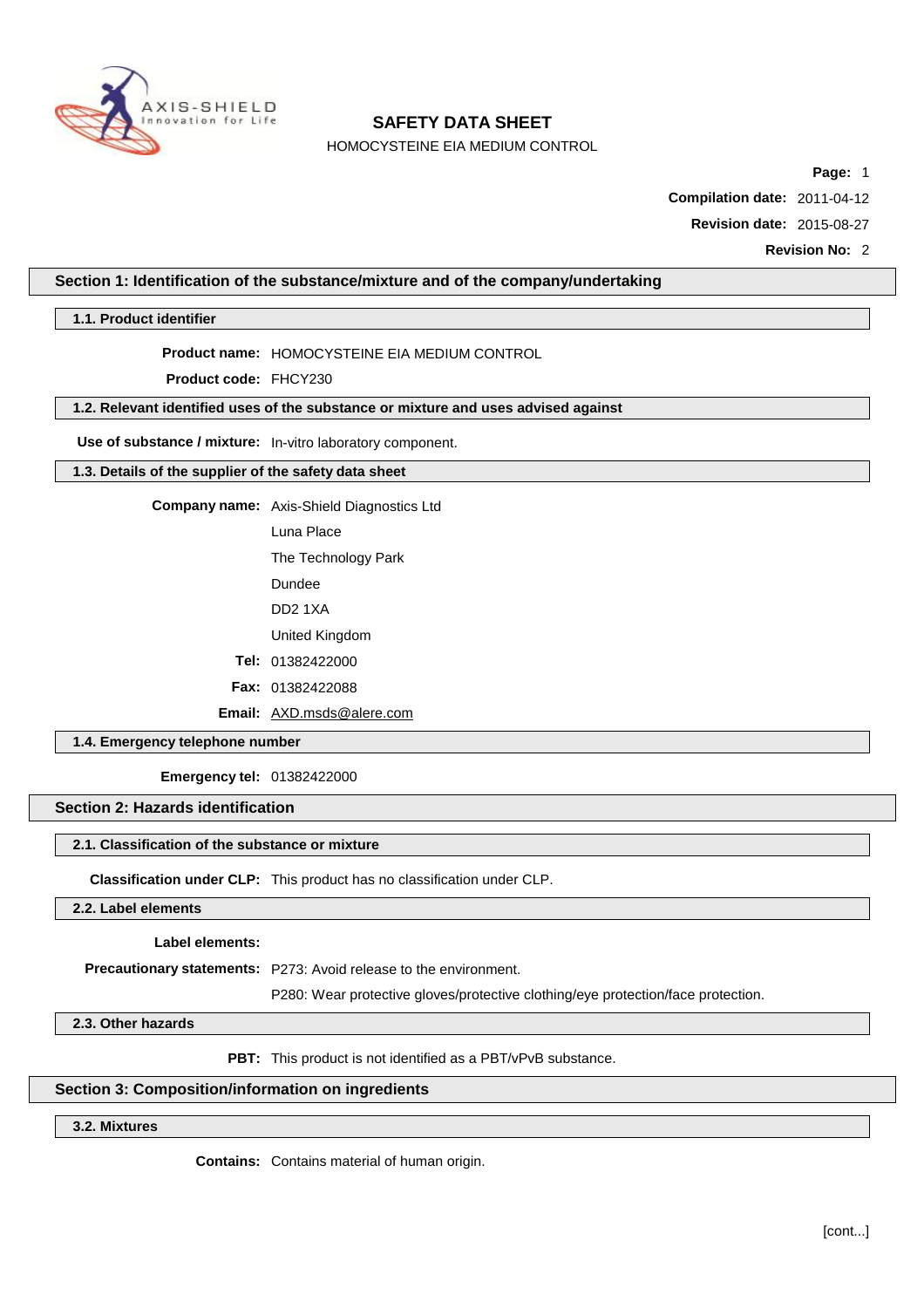### HOMOCYSTEINE EIA MEDIUM CONTROL

**Page:** 2

### **Section 4: First aid measures**

#### **4.1. Description of first aid measures**

**Skin contact:** Wash immediately with plenty of soap and water.

**Eye contact:** Bathe the eye with running water for 15 minutes.

**Ingestion:** Wash out mouth with water.

**Inhalation:** Consult a doctor.

#### **4.2. Most important symptoms and effects, both acute and delayed**

**Skin contact:** There may be mild irritation at the site of contact.

**Eye contact:** There may be irritation and redness.

**Ingestion:** There may be irritation of the throat.

**Inhalation:** No symptoms.

**Delayed / immediate effects:** No data available.

**4.3. Indication of any immediate medical attention and special treatment needed**

**Immediate / special treatment:** Not applicable.

#### **Section 5: Fire-fighting measures**

#### **5.1. Extinguishing media**

**Extinguishing media:** Suitable extinguishing media for the surrounding fire should be used. Use water spray

to cool containers.

### **5.2. Special hazards arising from the substance or mixture**

**Exposure hazards:** In combustion emits toxic fumes.

**5.3. Advice for fire-fighters**

**Advice for fire-fighters:** Wear self-contained breathing apparatus. Wear protective clothing to prevent contact with skin and eyes.

### **Section 6: Accidental release measures**

#### **6.1. Personal precautions, protective equipment and emergency procedures**

**Personal precautions:** Refer to section 8 of SDS for personal protection details. Turn leaking containers leak-

side up to prevent the escape of liquid.

#### **6.2. Environmental precautions**

**Environmental precautions:** Do not discharge into drains or rivers. Contain the spillage using bunding.

### **6.3. Methods and material for containment and cleaning up**

**Clean-up procedures:** Absorb into dry earth or sand. Transfer to a closable, labelled salvage container for disposal by an appropriate method.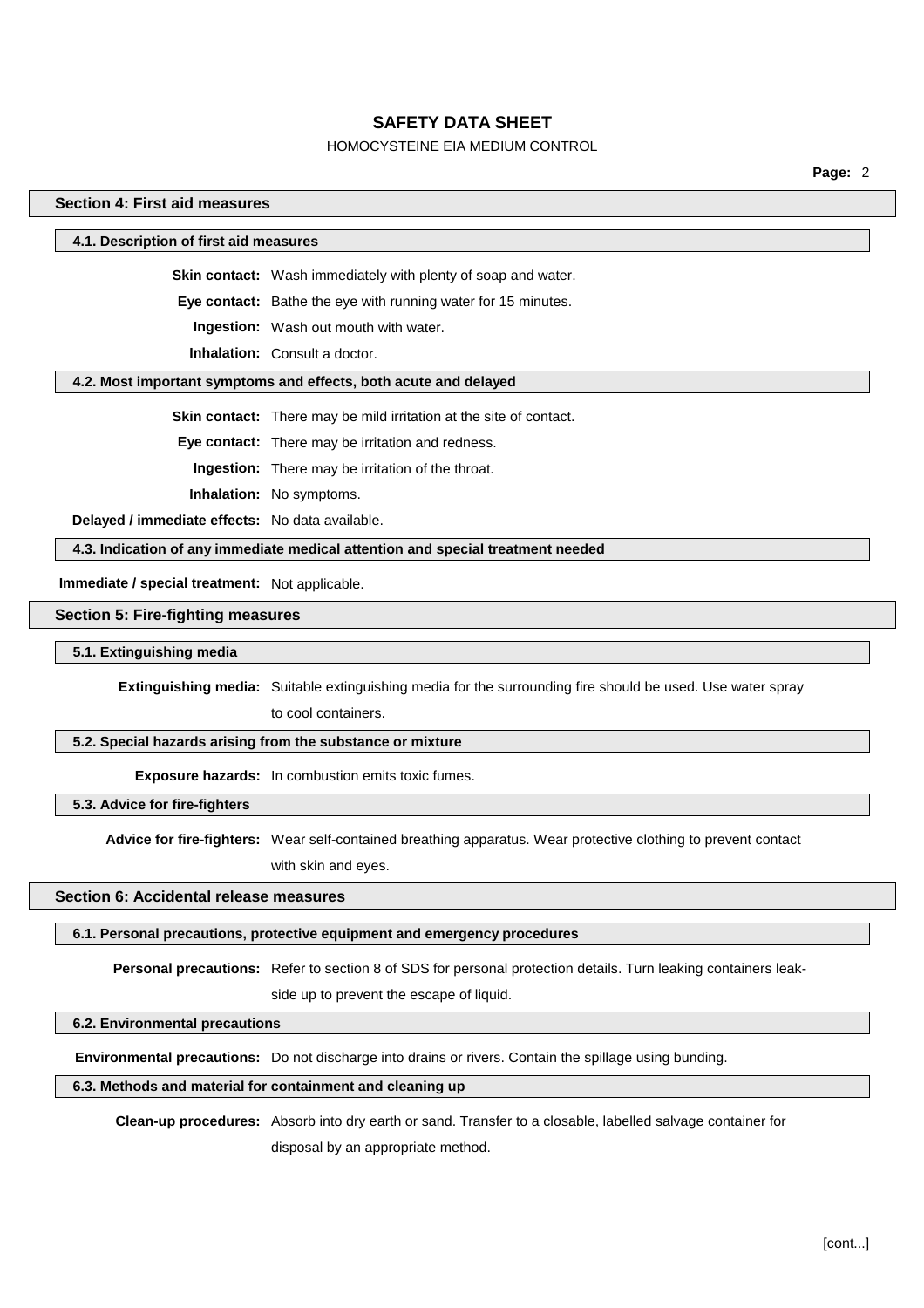## HOMOCYSTEINE EIA MEDIUM CONTROL

**Page:** 3

**6.4. Reference to other sections**

**Reference to other sections:** Refer to section 8 of SDS.

### **Section 7: Handling and storage**

#### **7.1. Precautions for safe handling**

**Handling requirements:** Not applicable.

#### **7.2. Conditions for safe storage, including any incompatibilities**

**Storage conditions:** 2-8°C. Keep container tightly closed.

**Suitable packaging:** Must only be kept in original packaging.

**7.3. Specific end use(s)**

**Specific end use(s):** No special requirement.

### **Section 8: Exposure controls/personal protection**

**8.1. Control parameters**

**Workplace exposure limits:** No data available.

**DNEL/PNEC Values**

**DNEL / PNEC** No data available.

### **8.2. Exposure controls**

| Engineering measures: Not applicable.      |                                                                    |
|--------------------------------------------|--------------------------------------------------------------------|
|                                            | Respiratory protection: Respiratory protection not required.       |
| <b>Hand protection:</b> Protective gloves. |                                                                    |
|                                            | <b>Eye protection:</b> Safety glasses. Ensure eye bath is to hand. |
|                                            | Skin protection: Protective clothing.                              |
|                                            | Environmental: No special requirement.                             |

#### **Section 9: Physical and chemical properties**

#### **9.1. Information on basic physical and chemical properties**

| State: | Liquid |
|--------|--------|
|--------|--------|

**Colour:** Pale yellow

**Odour:** Barely perceptible odour

### **Relative density:** 1.016 **pH:** 7.50

**9.2. Other information**

**Other information:** No data available.

#### **Section 10: Stability and reactivity**

**10.1. Reactivity**

**Reactivity:** No data available.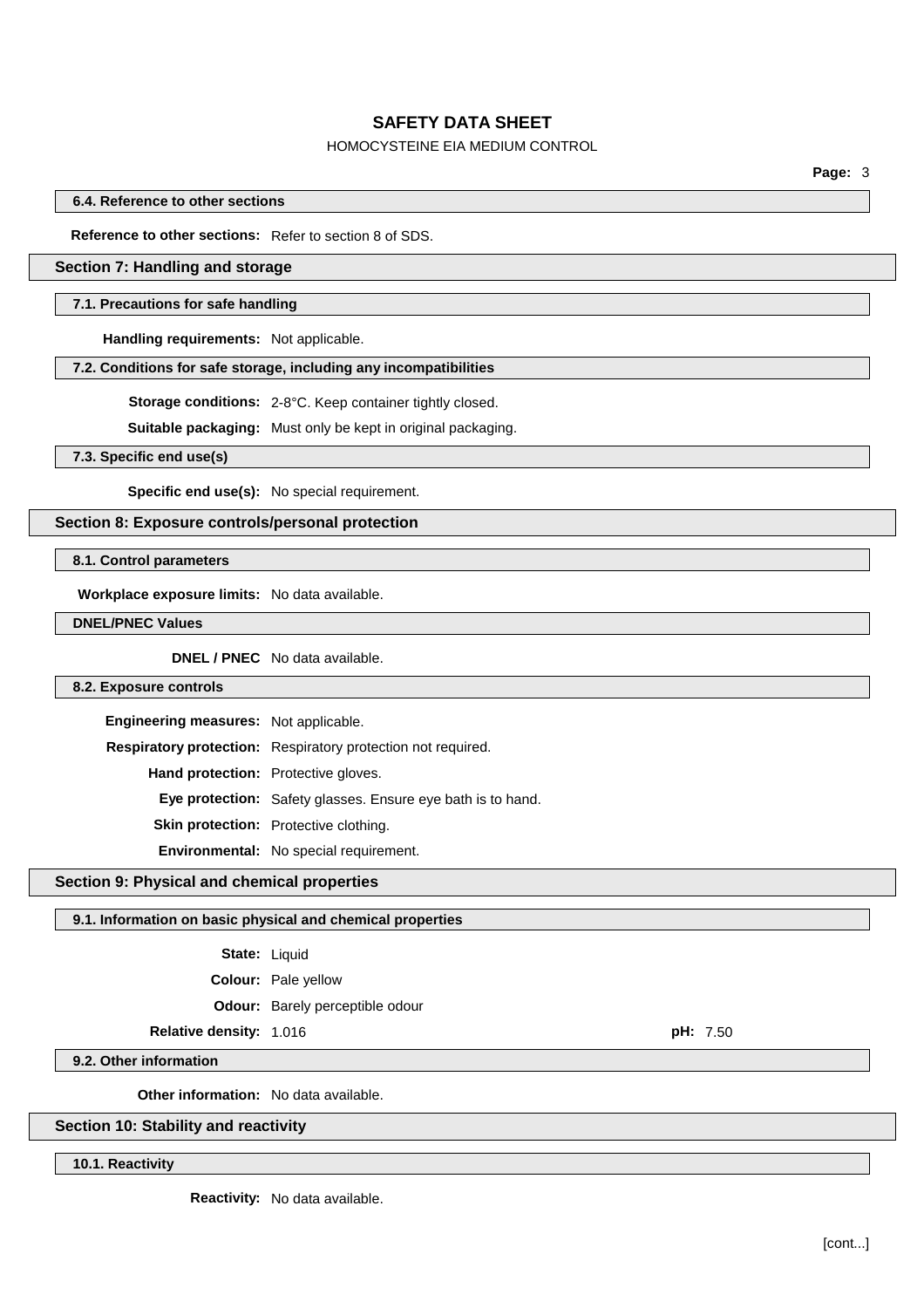### HOMOCYSTEINE EIA MEDIUM CONTROL

### **10.2. Chemical stability**

**Chemical stability:** Stable under normal conditions.

### **10.3. Possibility of hazardous reactions**

**Hazardous reactions:** Hazardous reactions will not occur under normal transport or storage conditions.

#### **10.4. Conditions to avoid**

**Conditions to avoid:** Heat.

**10.5. Incompatible materials**

**Materials to avoid:** Strong oxidising agents. Strong acids.

#### **10.6. Hazardous decomposition products**

**Haz. decomp. products:** In combustion emits toxic fumes.

### **Section 11: Toxicological information**

### **11.1. Information on toxicological effects**

**Toxicity values:** No data available.

**Symptoms / routes of exposure**

|                                                 | <b>Skin contact:</b> There may be mild irritation at the site of contact. |  |
|-------------------------------------------------|---------------------------------------------------------------------------|--|
|                                                 | <b>Eye contact:</b> There may be irritation and redness.                  |  |
|                                                 | <b>Ingestion:</b> There may be irritation of the throat.                  |  |
|                                                 | <b>Inhalation:</b> No symptoms.                                           |  |
| Delayed / immediate effects: No data available. |                                                                           |  |
| <b>Other information:</b> Not applicable.       |                                                                           |  |

# **Section 12: Ecological information**

**12.1. Toxicity**

**Ecotoxicity values:** No data available.

### **12.2. Persistence and degradability**

**Persistence and degradability:** No data available.

**12.3. Bioaccumulative potential**

**Bioaccumulative potential:** No data available.

**12.4. Mobility in soil**

**Mobility:** Readily absorbed into soil.

### **12.5. Results of PBT and vPvB assessment**

**PBT identification:** This product is not identified as a PBT/vPvB substance.